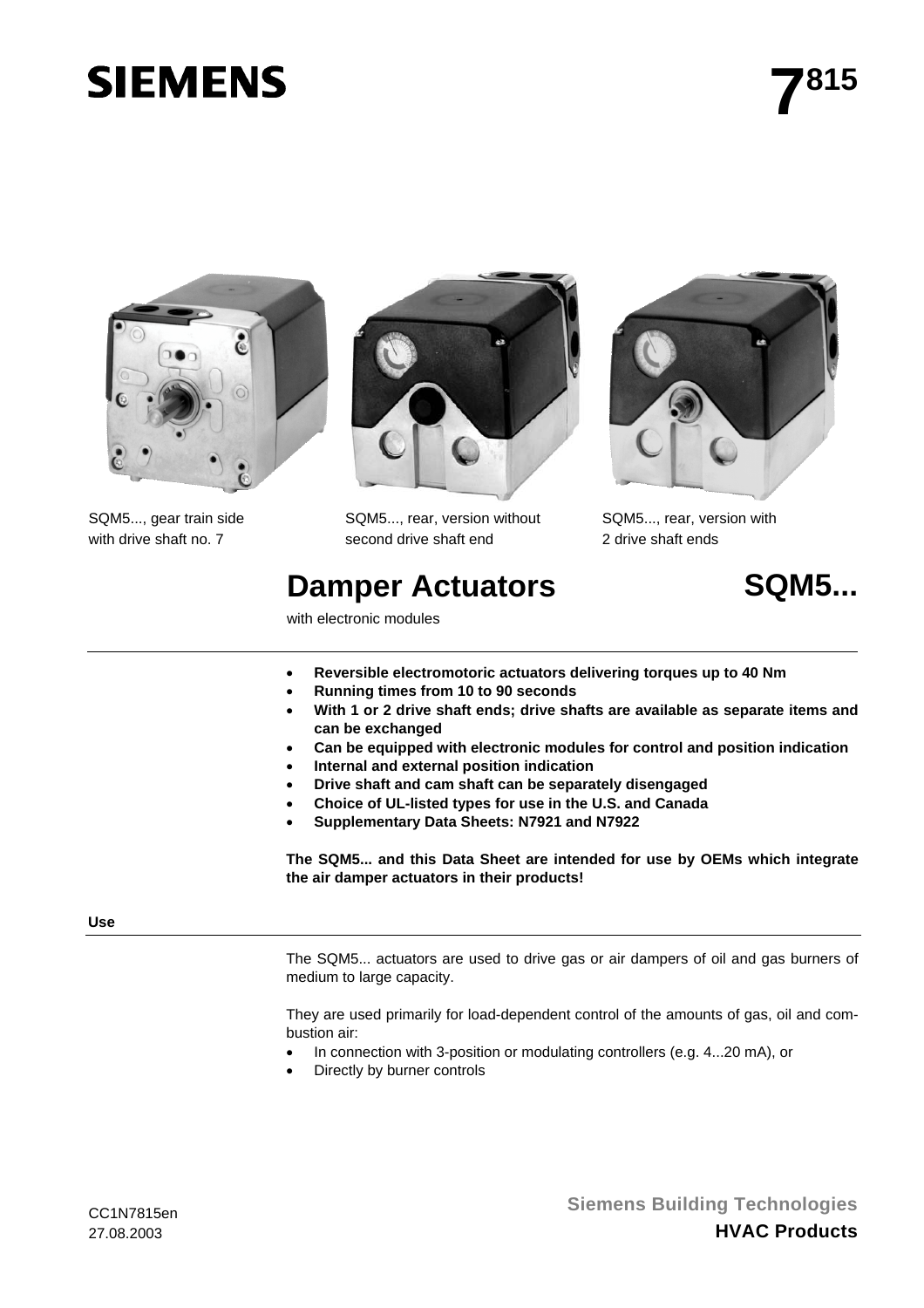**To avoid injury to persons, damage to property or the environment, the following warning notes should be observed! Only qualified staff may open, interfere with or modify the actuators!** • Before performing any wiring changes in the connection area of the actuator, completely isolate the equipment from the mains supply (all-polar disconnection) • Ensure protection against electric shock hazard by providing adequate protection for the connection terminals • Protection against electric shock hazard is ensured by a hinged plastic cover, allowing safe setting of the cams when mains voltage is present Check to ensure that wiring is in an orderly state Fall or shock can adversely affect the safety functions. Such actuators may not be put into operation even if they do not exhibit any damage **Mounting notes** • Ensure that the relevant national safety regulations are complied with **Installation notes** • Prior to commissioning, check to ensure that wiring is in an orderly state **Norms and cetificates** Conformity to EEC directives - Electromagnetic compatibility EMC (immunity) - Low-voltage directive 89 / 336 EEC 73 / 23 EEC ISO 9001: 2000 Cert. 00739 ISO 14001: 1996 Cert. 38233 **Service notes** • Each time an actuator has been replaced, check to ensure that wiring is in an orderly state

# **Disposal notes**



The actuator contains electrical and electronic components and may not be disposed of together with household waste.

Local and currently valid legislation must be observed.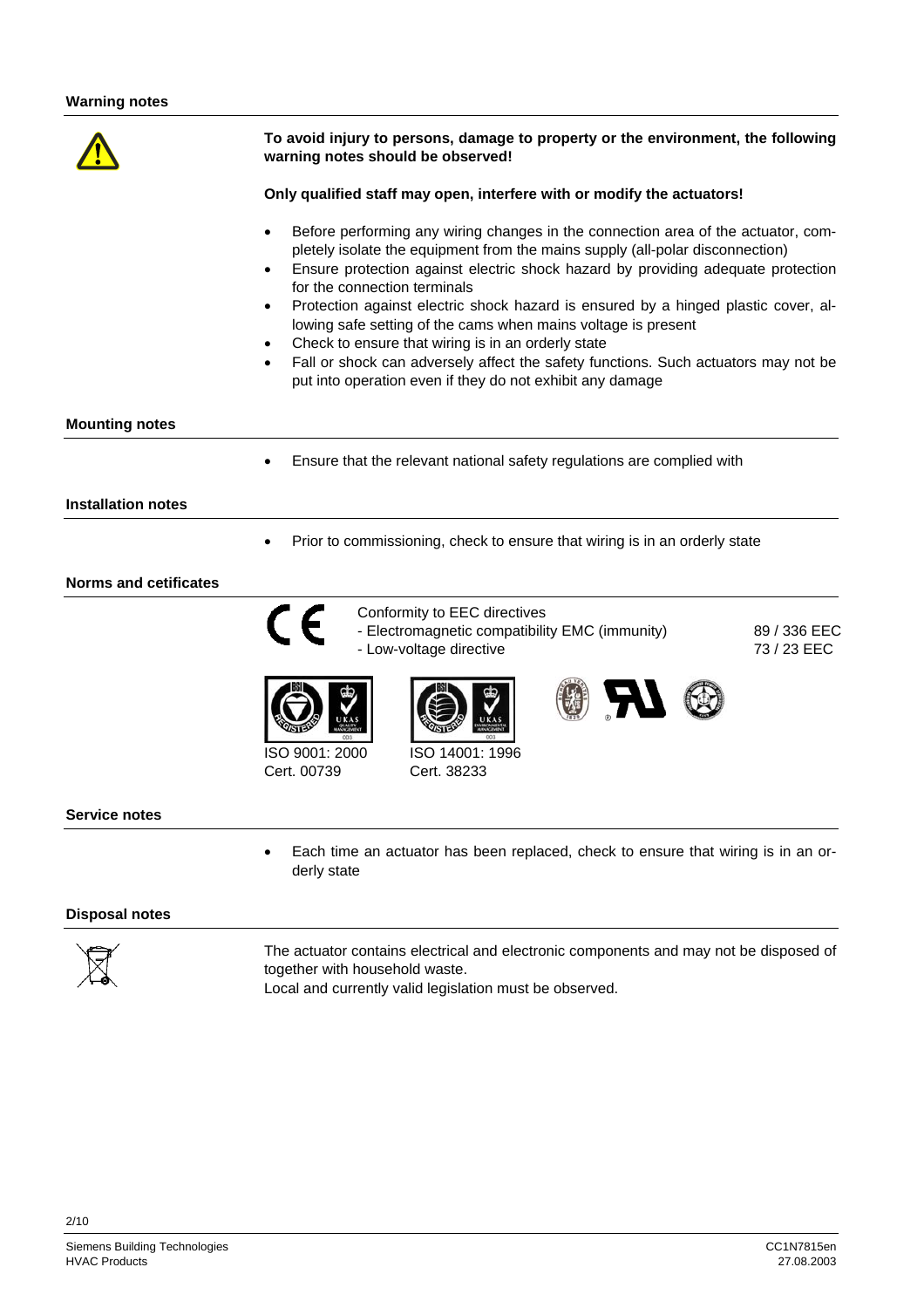#### **Mechanical design**

| Housing                           | Housing sections made of die-cast aluminium<br>٠<br>Covers made of impact-proof and heat-resistant plastic                                                                                                                                                                                                                  |
|-----------------------------------|-----------------------------------------------------------------------------------------------------------------------------------------------------------------------------------------------------------------------------------------------------------------------------------------------------------------------------|
| Drive motor                       | Reversible and locking-proof synchronous motor<br>$\bullet$                                                                                                                                                                                                                                                                 |
| Couplings                         | Drive shaft and cam shaft can be adjusted separately, independent of the gear<br>$\bullet$<br>train                                                                                                                                                                                                                         |
| Cam shaft drive                   | Nearly backlash-free<br>$\bullet$                                                                                                                                                                                                                                                                                           |
| Adjustment of<br>switching points | With adjustable cams<br>$\bullet$<br>Scales beside the cams indicate the angle of the switching point<br>٠                                                                                                                                                                                                                  |
| Position indication               | Internally:<br>$\bullet$<br>- Scale at the end of the drive shaft<br>- Black scale for counterclockwise rotation, single arrow on the cam<br>- Red scale for clockwise rotation, double arrow on the cam<br>Externally:<br>$\bullet$<br>- Scale in viewing window                                                           |
| Electrical<br>connections         | Micro switch with tabs<br>$\bullet$<br>Screw terminals for «N» and «PE»<br>٠<br>Possibility of premounting and fixing wiring by means of removable Pg plastic insert<br>$\bullet$<br>Easy introduction of cables through large openings in the housing<br>٠<br>Fixing of Pg insert with all cables by means of a screw<br>٠ |
| Gear train                        | Maintenance-free gearwheels and bearings<br>$\bullet$                                                                                                                                                                                                                                                                       |
| Drive shaft                       | Secured with a removable circlip<br>$\bullet$<br>Easily exchangeable<br>$\bullet$<br>Choice of drive shaft on both sides                                                                                                                                                                                                    |
| Actuator<br>fixing                | Fixing holes on the front of the housing and at the bottom<br>$\bullet$<br>Front fixing also possible from inside the housing<br>٠<br>Variable mounting height through the use of an extra adapter                                                                                                                          |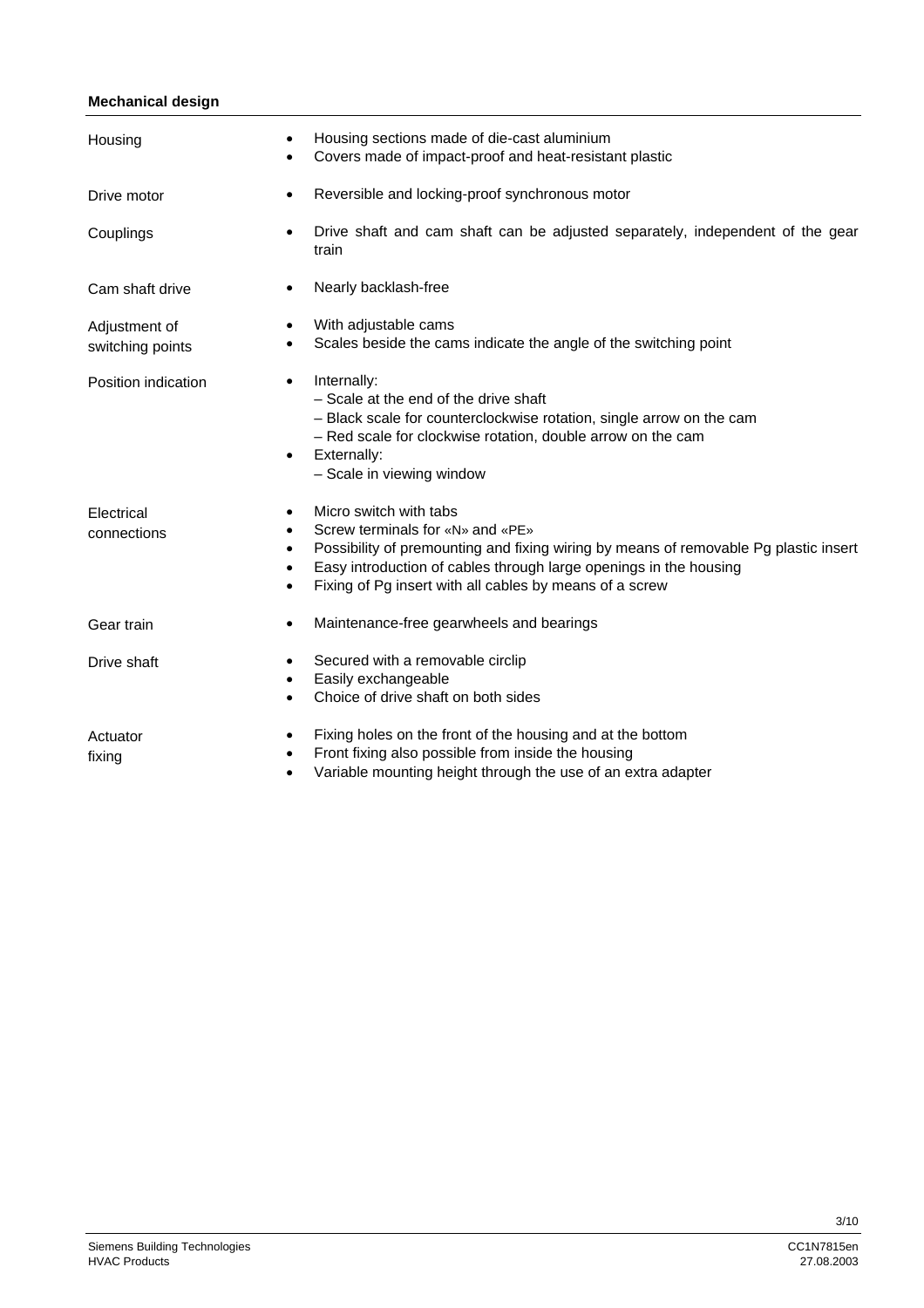

#### **Type summary** (other types of actuators are available on request)

| Running time at          |                 | Auxiliary     | Type of        | Max. torque     | AC 220 V -15 %             | AC 100 V-15 %     | AC 24 V -15 / +10 % |
|--------------------------|-----------------|---------------|----------------|-----------------|----------------------------|-------------------|---------------------|
| 50 Hz <sup>1</sup> ) and |                 | switches      | drive shaft    | and holding     | AC 240 V +10 %             | AC 110 V +10 %    | 5060 Hz $\pm$ 6%    |
| angular rotation         |                 | incl. 2 end   | AGA58          | torque $3$ )    | 5060 Hz ±6 %               | 5060 Hz $\pm 6$ % |                     |
|                          |                 | switches      |                |                 |                            |                   |                     |
| $90^\circ$               | $130^\circ$     | <b>Pieces</b> | No.            | Nm <sup>2</sup> | Type reference             | Type reference    | Type reference      |
| 15 <sub>s</sub>          | 22 <sub>s</sub> | 4             | 1              | 10              | SQM50.341A2                | $--- 4)$          | $--- 4)$            |
| 15 <sub>s</sub>          | 22 <sub>s</sub> | 8             | 5)             | 10              | $--- 4)$                   | SQM50.380A1 5)    | $--- 4)$            |
| 15 <sub>s</sub>          | 22 <sub>s</sub> | 8             | 1              | 10              | SQM50.381A2                | $--- 4)$          | $--- 4) 5)$         |
| 34 <sub>s</sub>          | 49 s            | 4             | 3              | 15              | $--- 4)$                   | $--- 4)$          | <b>SQM50.443A8</b>  |
| 15 <sub>s</sub>          | 22 <sub>s</sub> | 4             | 4              | 15              | $--- 4)$                   | $--- 4)$          | SQM50.444A8         |
| 34 <sub>s</sub>          | 49 s            | 5             | 4              | 15              | $--- 4)$                   | $--- 4)$          | <b>SQM50.454A8</b>  |
| 34 <sub>s</sub>          | 49 s            | 8             | 5)             | 15              | SQM50.480A2                | SQM50.480A1 5)    | $--- 4)$            |
| 34 <sub>s</sub>          | 49 s            | 8             | 5)             | 15              | SQM50.480A2Z3              | SQM50.480A1Z3     | $--- 4)$            |
| 34 s                     | 49 s            | 8             | 1              | 10              | SQM50.481A2                | $--- 4)$          | $--- 4)$            |
| 34 s                     | 49 s            | 8             | 1              | 10              | SQM50.481A2Z3              | $--- 4)$          | $--- 4)$            |
| 34 <sub>s</sub>          | 49 s            | 8             | $\overline{c}$ | 15              | SQM50.482A2                | $--- 4)$          | $--- 4)$            |
| 34 s                     | 49 s            | 8             | 3              | 15              | SQM50.483A2                | $--- 4)$          | <b>SQM50.483A8</b>  |
| 34 <sub>s</sub>          | 49 s            | 8             | 3              | 15              | SQM50.483A2Z3 8)           | SQM50.483A1Z3 8)  | SQM50.483A8Z3 8)    |
| 60 s                     | 87 s            | 8             | 1              | 10              | SQM50.681A2                | $--- 4) 5)$       | $--- 4) 5)$         |
| 30 <sub>s</sub>          | 43 s            | 8             | 5)             | 25              | $--- 4)$                   | SQM53.480A1       | $--- 4)$            |
| 30 <sub>s</sub>          | 43 s            | 8             | $\overline{c}$ | 20              | SQM53.482A2                | $--- 4)$          | $--- 4)$            |
| 30 <sub>s</sub>          | 43 s            | 8             | $\overline{2}$ | 20              | SQM53.482A2Z3              | SQM53.482A1Z3     | $--- 4)$            |
| 30 <sub>s</sub>          | 43 s            | 8             | 9              | 25              | SQM53.489A2                | $--- 4)$          | $--- 4)$            |
| 45 s                     | 65 s            | 8             | $\overline{2}$ | 20              | SQM53.582A2                | $--- 4)$          | $--- 4)$            |
| 30 <sub>s</sub>          | 43 s            | 8             | 5)             | 25              | <b>SQM54.480A2</b>         | $--- 4)$          | $--- 4)$            |
| 30 <sub>s</sub>          | 43 s            | 8             | $\overline{2}$ | 20              | SQM54.482A2 6)             | $--- 4)$          | $--- 4)$            |
| 45 s                     | 65 s            | 8             | 5)             | 25              | SQM54.580A2 <sup>6</sup> ) | $--- 4)$          | $--- 4)$            |
| 60 s                     | 87 s            | 8             | 5)             | 40              | SQM56.680A2                | $--- 4)$          | $--- 4)$            |
| 60 s                     | 87 s            | 8             | 4              | 30              | SQM56.684A2Z3              | $--- 4)$          | $--- 4)$            |
| 60 s                     | 87 s            | 8             | $\overline{7}$ | 40              | SQM56.687A2                | SQM56.687A1       | $--- 4)$            |
| 60 s                     | 87 s            | 8             | $\overline{7}$ | 40              | SQM56.687A2Z3 8)           | SQM56.687A1Z3 8)  | $--- 4)$            |

1) At 60 Hz frequency, running times are about 17 % shorter 6) With reduced backlash, specifically for RVW... / RPO...

- <sup>2</sup>) Based on 250,000 position changes applications or electronic fuel / air ratio control
- <sup>3</sup>) Refer to «Drive shafts» and «Torques», depending on  $\begin{array}{ccc} 7 & \text{With pre mounted potentiometer ASZ12.803} \\ \text{8} & \text{With pre mounted electronic module AGA56.} \end{array}$
- 
- 5) Drive shaft to be ordered separately
- 
- 
- 
- 8) With premounted electronic module AGA56.9 and 4) Voltage version on request **potentiometer ASZ12.803**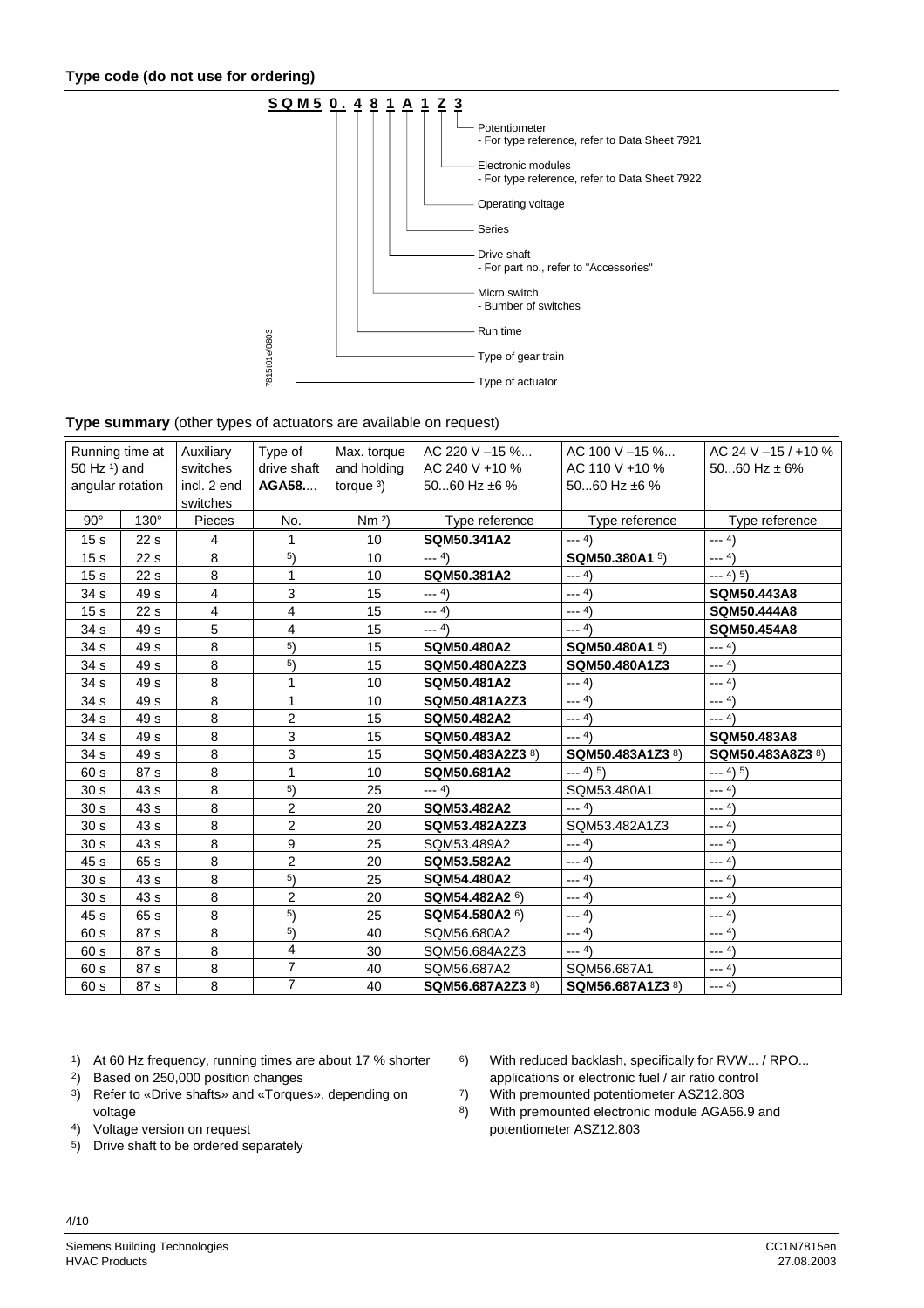When ordering, please give type reference according to «Type summary». Accessories are to be ordered separately. Actuators with premounted accessories are only available on request.

#### **Accessories**

| <b>Potentiometers ASZ</b>                                                                                 | refer to Data Sheet 7921 |
|-----------------------------------------------------------------------------------------------------------|--------------------------|
| <b>Mounting kit</b><br>For fitting the SQM5 to butterfly valves VKF41, always<br>with drive shaft AGA58.1 | ASK33.9                  |
| <b>Spacer</b><br>Adapter for SQM10 / SQM20                                                                | AGA57.1                  |
| <b>Adapter for actuator ME8</b>                                                                           | <b>AGA57.2</b>           |
| <b>Adapter</b> for Honeywell Mod. III actuator                                                            | AGA57.3                  |
| <b>Electronic modules</b>                                                                                 | refer to Data Sheet 7922 |

- For control of the actuator
	- For integration into the actuator, complete with mounting frame and fixing screws

# **Drive shafts**

| Type of drive shaft                         | Max.   | Part no.       | <b>Type</b><br>reference |
|---------------------------------------------|--------|----------------|--------------------------|
|                                             | torque |                |                          |
| 10 mm dia., single-sided, Woodruff key to   | 10 Nm  |                | <b>AGA58.1</b>           |
| DIN 6888, drive shaft of SQM10              |        |                |                          |
| 12 mm dia., single-sided, Woodruff key to   | 20 Nm  | $\mathfrak{p}$ | <b>AGA58.2</b>           |
| DIN 6888, drive shaft of SQM20              |        |                |                          |
| 9 mm square, double-sided,                  | 25 Nm  | 3              | AGA58.3                  |
| drive shaft of ME8                          |        |                |                          |
| 9.5 mm square, double-sided, drive shaft of | 30 Nm  | 4              | <b>AGA58.4</b>           |
| Honeywell Mod. III                          |        |                |                          |
| 14 mm dia., single-sided, parallel key to   | 40 Nm  | 7              | <b>AGA58.7</b>           |
| DIN 6885, mandatory with SQM56              |        |                |                          |
| 12 mm square, single-sided                  | 30 Nm  | 9              | AGA58.9                  |

# **Potentiometers:**

| Design / angular rotation                      | Resistance             | Part no. | Type<br>reference |
|------------------------------------------------|------------------------|----------|-------------------|
| Single wire-wound potentiometer / 90°          | 1000 $\Omega$          |          | ASZ12.703         |
| Single wire-wound potentiometer / 135°         | 1000 $\Omega$          | 2        | ASZ12.733         |
| Double wire-wound potentiometer / 90°          | $2 \times 1000 \Omega$ | 5        | ASZ22.703         |
| Double wire-wound potentiometer / 135°         | 2 x 1000 $\Omega$      | 6        | ASZ22.733         |
| Single conductive plastic potentiometer / 90°  | $1000 \Omega$          | 3        | ASZ12.803         |
| Single conductive plastic potentiometer / 135° | 1000 $\Omega$          | 4        | ASZ12.833         |
| Double conductive plastic potentiometer / 90°  | 2 x 1000 $\Omega$      | 7        | ASZ22.803         |
| Double conductive plastic potentiometer / 135° | 2 x 1000 $\Omega$      | 8        | ASZ22.833         |

Other types of potentiometers are available on request!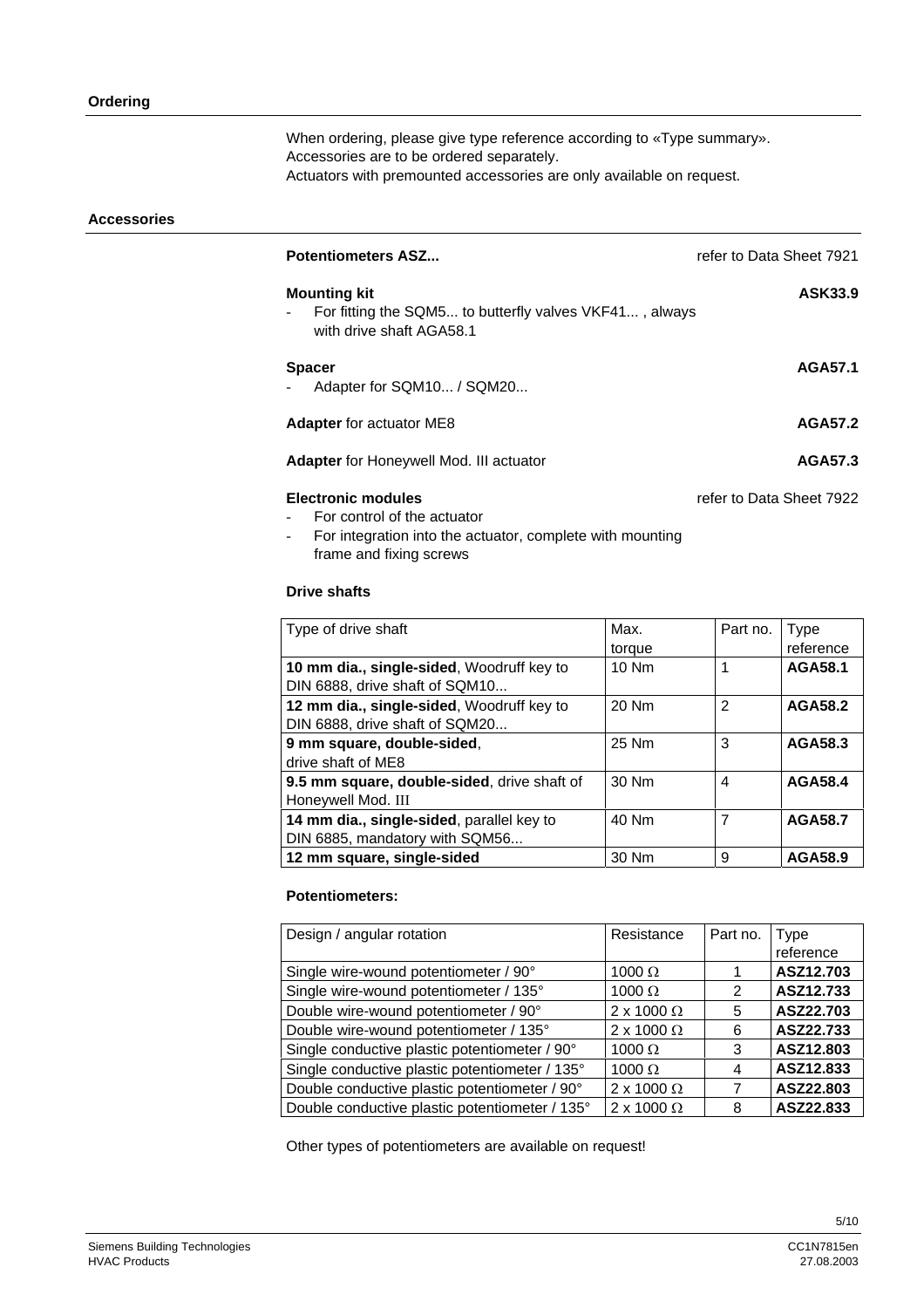# **Technical data**

General data

| Current                                                    | AC                                                                                                              |
|------------------------------------------------------------|-----------------------------------------------------------------------------------------------------------------|
| Operating voltage and frequency                            | refer to «Type summary»                                                                                         |
| Type of drive motor                                        | synchronous motor                                                                                               |
| Power consumption                                          | <b>20 VA</b>                                                                                                    |
| Angular rotation                                           | adjustable between 0 and 160° (scale<br>range)                                                                  |
| Mounting position                                          | optional                                                                                                        |
| Degree of protection                                       | IP 54 (provided knockout holes remain<br>closed for mounting or are closed off,<br>with adequate cable entries) |
| Cable entry                                                | 4 x Pg13.5 (threaded)                                                                                           |
|                                                            | 2 x Pg13.5 (unthreaded)                                                                                         |
| Direction of rotation                                      | facing the gear train side:                                                                                     |
|                                                            | counterclockwise or clockwise (selectable),                                                                     |
|                                                            | standard: counterclockwise                                                                                      |
| Torque                                                     | refer to torque charts and drive shafts                                                                         |
| Holding torque                                             | max. torque                                                                                                     |
| Running time                                               | 1090 s (refer to «Type summary»)                                                                                |
| End and auxiliary switches                                 |                                                                                                                 |
| <b>Type</b>                                                | to DIN 41636                                                                                                    |
| <b>Breaking voltage</b>                                    | AC 24250 V                                                                                                      |
| Switching capacity                                         | to CEE 24 / VDE 0630                                                                                            |
|                                                            | 7.5 (3) A, AC 250 V                                                                                             |
| Number of end switches                                     | $\overline{2}$                                                                                                  |
| Number of auxiliary switches                               | max. 6                                                                                                          |
| Drive shaft                                                | exchangeable                                                                                                    |
| Weight                                                     | approx. 3.3 kg                                                                                                  |
| <b>Environmental conditions</b>                            |                                                                                                                 |
| <b>Transport</b>                                           | DIN EN 60 721-3-2                                                                                               |
| <b>Climatic conditions</b>                                 | class 2K2                                                                                                       |
| <b>Mechanical conditions</b>                               | class 2M2                                                                                                       |
| Temperature range without integrated<br>electronic modules | -50+60 °C                                                                                                       |
| Humidity                                                   | < 95 % r.h.                                                                                                     |
| <b>Operation</b>                                           | DIN EN 60 721-3-3                                                                                               |
| <b>Climatic conditions</b>                                 | class 3K5                                                                                                       |
| <b>Mechanical conditions</b>                               | class 3M2                                                                                                       |
| Temperature range without integrated<br>electronic modules | $-20+60 °C$                                                                                                     |
| Humidity                                                   | < 95 % r.h.                                                                                                     |

 $\Delta$ 

**Condensation, formation of ice and ingress of water are not permitted!**

Norms and standards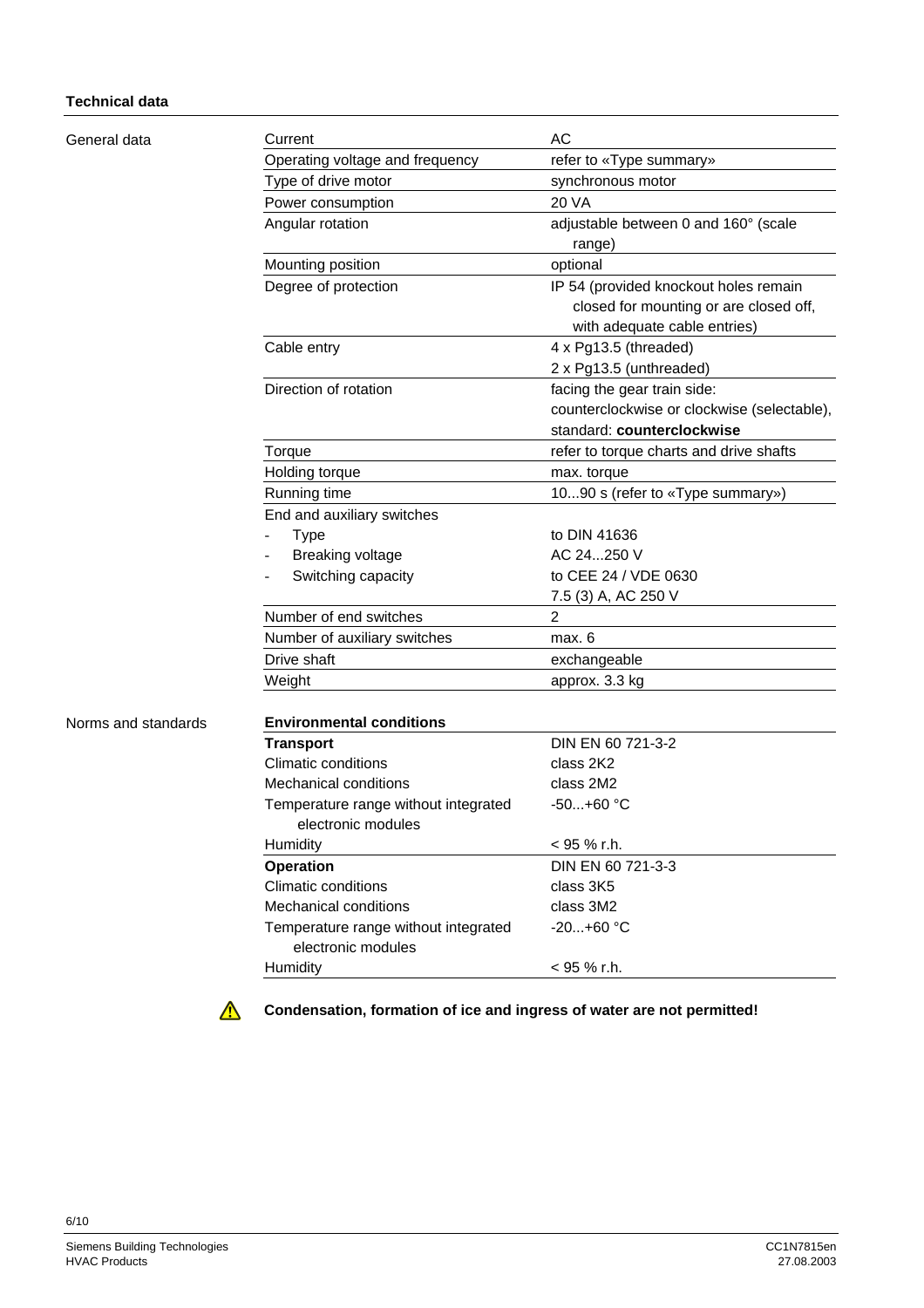#### **Torques**



Legend

1) At 60 Hz frequency, running times are about 17 % shorter and torques are proportionally lower



Each drive side is capable of delivering the maximum torque, but the total torque of both sides may not exceed the maximum permissible torque.

With appropriate running time for 90° / 130°**:**

- Torque in continuous operation
- ------- Release or starting torque = short-time torque
- MaxN Max. permissible torque in continuous operation for all running times
- MaxB Max. permissible release or starting torque for all running times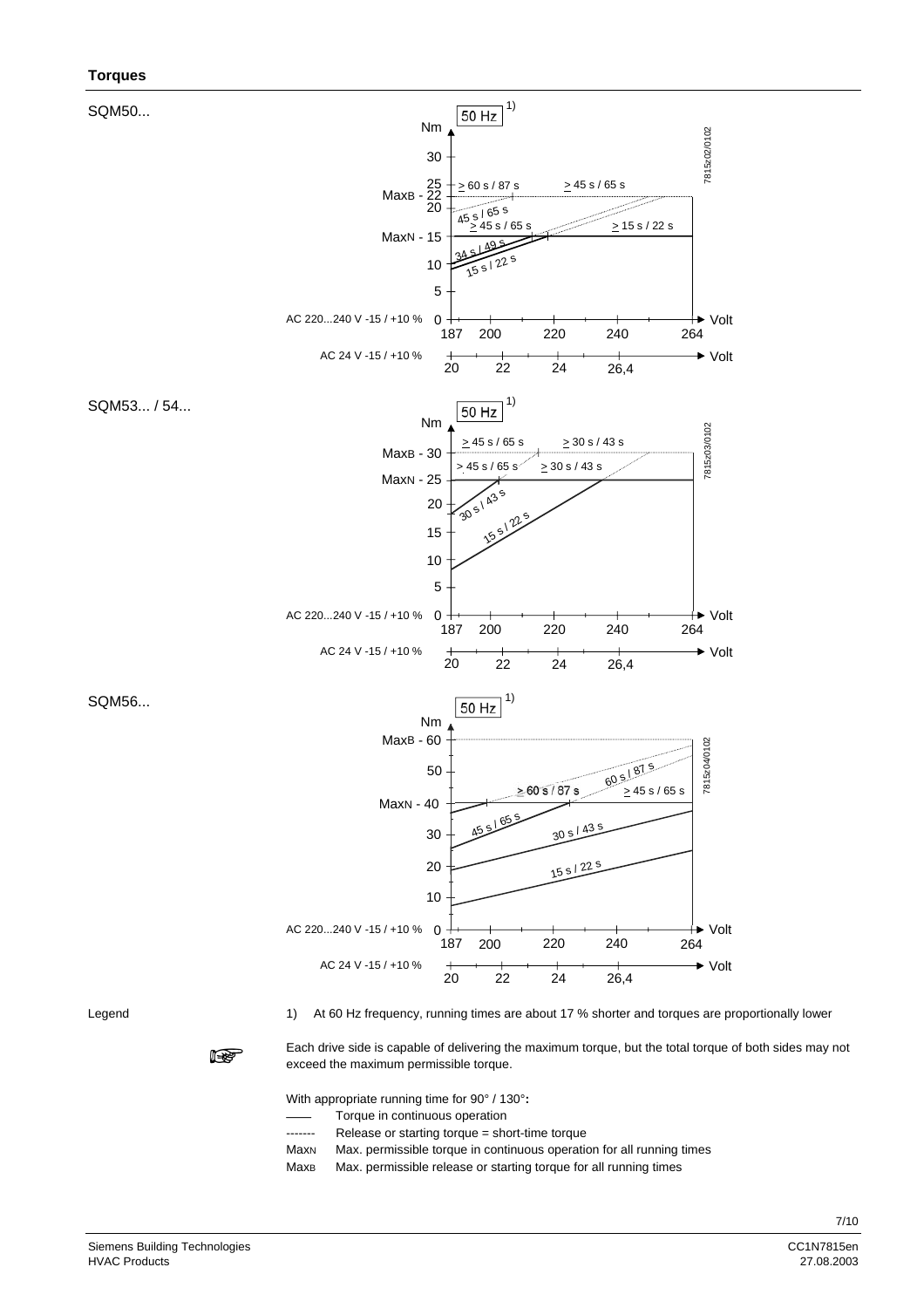

Diagram shows the maximum number of switches (2 end and 6 auxiliary switches). On versions with fewer than 6 auxiliary switches, the higher numbers are not used. For example, the actuator version with 2 end and 2 auxiliary switches does not use switches V, VI, VII and VIII.

#### **Direction of rotation**

By exchanging the 2 motor connecting cables, the actuator's direction of rotation can be changed from counterclockwise to clockwise, or vice versa.



Note

When changing the direction of rotation from counterclockwise to clockwise, the cams must be readjusted.

Clockwise rotation: Red scales on the cam shaft, double arrow on the cams. Counterclockwise rotation: Black scales on the cam shaft, single arrow on the cams.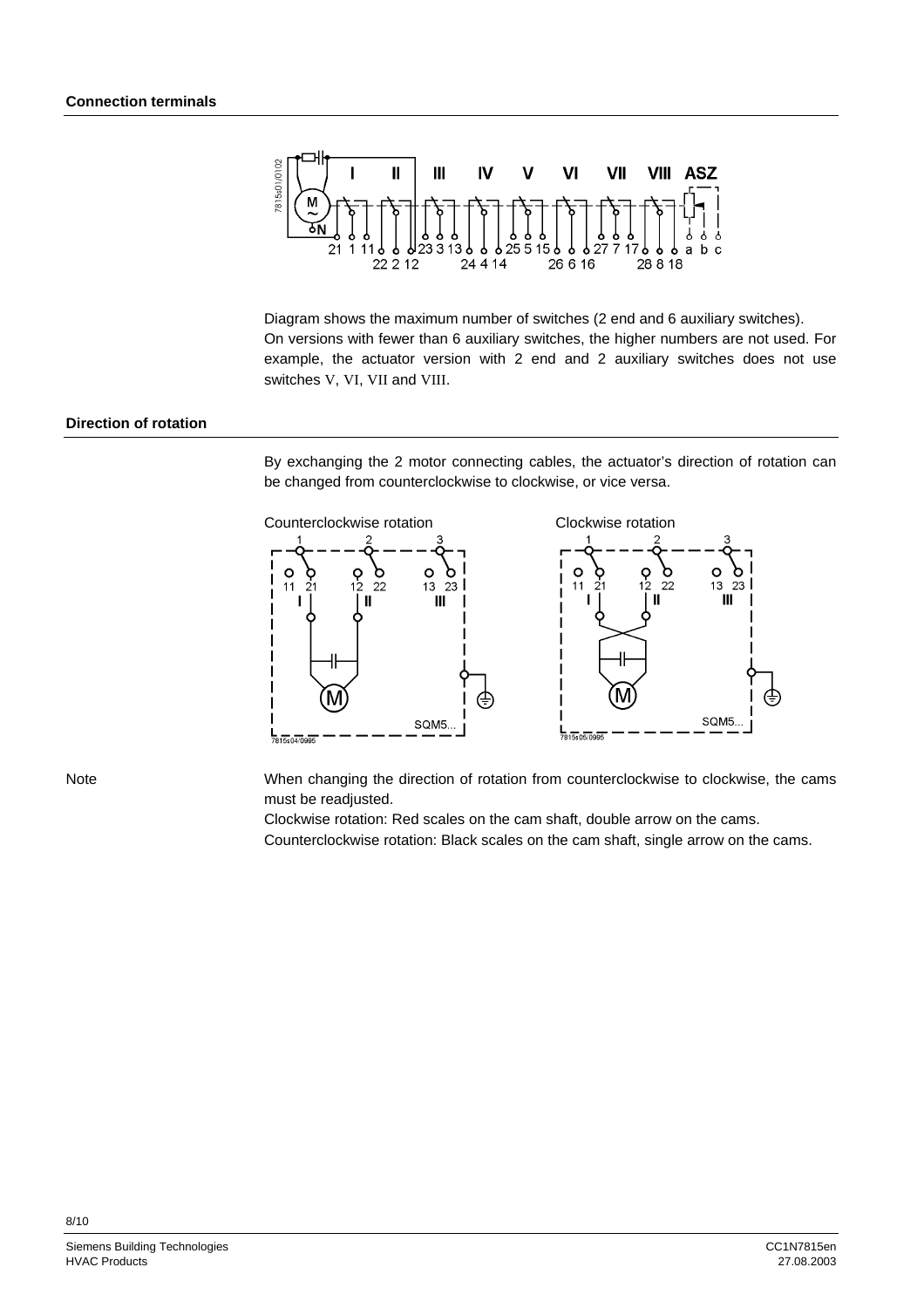Dimensions in mm

SQM5...



3 knockout holes M6 for fixing from inside



1) Identical with fixing points SQM1... / SQM2...